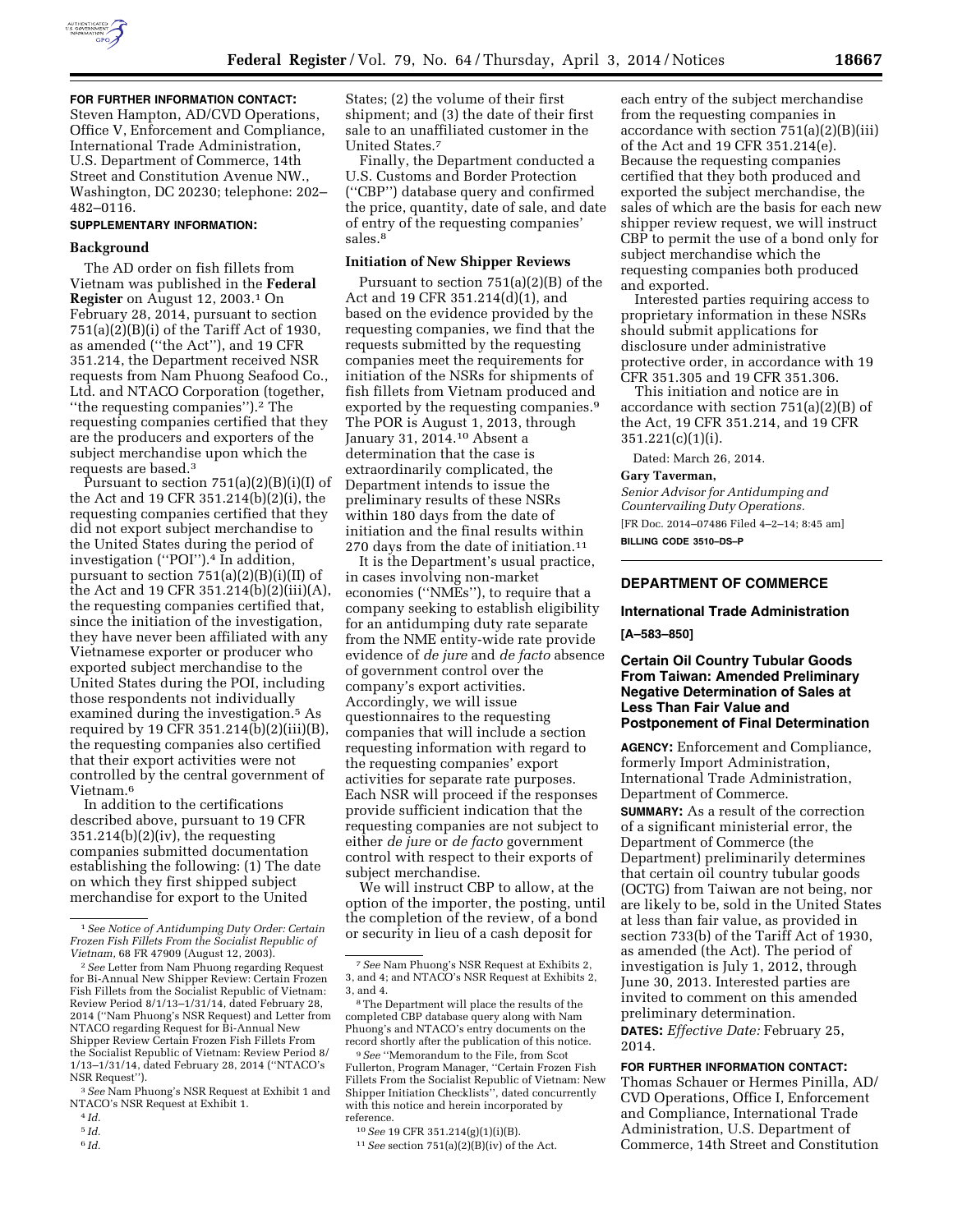Avenue NW., Washington, DC 20230; telephone: (202) 482–0410 or (202) 482– 3477, respectively.

# **SUPPLEMENTARY INFORMATION:**

#### **Background**

We published the *Preliminary Determination* on February 25, 2014.1 On February 24, 2014, Tension Steel Industries Co., Ltd. (Tension Steel), alleged that the Department made a significant ministerial error.

# **Scope of the Investigation**

The merchandise covered by the investigation is certain oil country tubular goods (OCTG), which are hollow steel products of circular cross-section, including oil well casing and tubing, of iron (other than cast iron) or steel (both carbon and alloy), whether seamless or welded, regardless of end finish (*e.g.,*  whether or not plain end, threaded, or threaded and coupled) whether or not conforming to American Petroleum Institute (API) or non-API specifications, whether finished (including limited service OCTG products) or unfinished (including green tubes and limited service OCTG products), whether or not thread protectors are attached. The scope of the investigation also covers OCTG coupling stock.

Excluded from the scope of the investigation are: Casing or tubing containing 10.5 percent or more by weight of chromium; drill pipe; unattached couplings; and unattached thread protectors.

The merchandise subject to the investigation is currently classified in the Harmonized Tariff Schedule of the United States (HTSUS) under item numbers: 7304.29.10.10, 7304.29.10.20, 7304.29.10.30, 7304.29.10.40, 7304.29.10.50, 7304.29.10.60, 7304.29.10.80, 7304.29.20.10, 7304.29.20.20, 7304.29.20.30, 7304.29.20.40, 7304.29.20.50, 7304.29.20.60, 7304.29.20.80, 7304.29.31.10, 7304.29.31.20, 7304.29.31.30, 7304.29.31.40, 7304.29.31.50, 7304.29.31.60, 7304.29.31.80, 7304.29.41.10, 7304.29.41.20, 7304.29.41.30, 7304.29.41.40, 7304.29.41.50, 7304.29.41.60, 7304.29.41.80, 7304.29.50.15, 7304.29.50.30, 7304.29.50.45, 7304.29.50.60, 7304.29.50.75, 7304.29.61.15, 7304.29.61.30, 7304.29.61.45, 7304.29.61.60, 7304.29.61.75, 7305.20.20.00, 7305.20.40.00,

7305.20.60.00, 7305.20.80.00, 7306.29.10.30, 7306.29.10.90, 7306.29.20.00, 7306.29.31.00, 7306.29.41.00, 7306.29.60.10, 7306.29.60.50, 7306.29.81.10, and 7306.29.81.50. The merchandise subject to the

investigation may also enter under the following HTSUS item numbers: 7304.39.00.24, 7304.39.00.28, 7304.39.00.32, 7304.39.00.36, 7304.39.00.40, 7304.39.00.44, 7304.39.00.48, 7304.39.00.52, 7304.39.00.56, 7304.39.00.62, 7304.39.00.68, 7304.39.00.72, 7304.39.00.76, 7304.39.00.80, 7304.59.60.00, 7304.59.80.15, 7304.59.80.20, 7304.59.80.25, 7304.59.80.30, 7304.59.80.35, 7304.59.80.40, 7304.59.80.45, 7304.59.80.50, 7304.59.80.55, 7304.59.80.60, 7304.59.80.65, 7304.59.80.70, 7304.59.80.80, 7305.31.40.00, 7305.31.60.90, 7306.30.50.55, 7306.30.50.90, 7306.50.50.50, and 7306.50.50.70.

The HTSUS subheadings above are provided for convenience and customs purposes only. The written description of the scope of the investigation is dispositive.

#### **Significant Ministerial Error**

A ministerial error is defined in 19 CFR 351.224(f) as ''an error in addition, subtraction, or other arithmetic function, clerical error resulting from inaccurate copying, duplication, or the like, and any other similar type of unintentional error which the Secretary considers ministerial.'' Further, 19 CFR 351.224(e) provides that the Department ''will analyze any comments received and, if appropriate, correct any significant ministerial error by amending the preliminary determination.'' A significant ministerial error is defined as a ministerial error, the correction of which, singly or in combination with other errors, would result in: (1) A change of at least five absolute percentage points in, but not less than 25 percent of, the weighted-average dumping margin calculated in the original (erroneous) preliminary determination; or (2) a difference between a weighted-average dumping margin of zero or de minimis and a weighted-average dumping margin of greater than de minimis or vice versa.2

## **Ministerial Error Allegation**

Tension Steel argues that the Department did not properly convert rebates and commissions reported for Canadian sales. Tension Steel asserts

that, although it reported rebates and commissions incurred on Canadian sales in U.S. dollars, the Department treated them as if they were reported in Taiwanese dollars.

We agree. Moreover, pursuant to 19 CFR 351.224(g)(2), this error is significant because the correction of the error results in a difference between a weighted-average dumping margin of greater than *de minimis* and a weightedaverage dumping margin of zero or *de minimis*. Therefore, we are correcting the error alleged by Tension Steel and amending our preliminary determination accordingly.

#### **Amended Preliminary Determination**

We are amending the preliminary determination of sales at less than fair value for OCTG from Taiwan to reflect the correction of a ministerial error made in the margin calculations of that determination. Correcting this error results in an amended preliminary determination that sales were made at not less than fair value. As a result of the correction of the ministerial error, the revised weighted-average dumping margin is as follows:

| Exporter/manufacturer                       | Weighted-average<br>dumping margin |
|---------------------------------------------|------------------------------------|
| <b>Tension Steel Industries</b><br>Co., Ltd | $0.00\%$                           |

The other respondent selected for individual examination, Chung Hung Steel Corp, also received a zero margin in the *Preliminary Determination*. Consistent with section  $733(d)(1)(A)$  of the Act, in this amended preliminary determination, the Department has not calculated a weighted-average dumping margin for all other producers or exporters because it has not made an affirmative amended preliminary determination of sales at less than fair value.

#### **Postponement of Final Determination**

In the *Preliminary Determination,* we postponed the final determination based on requests from the respondents, Chung Hung Steel Corp. and Tension Steel Industries Co., Ltd.<sup>3</sup> Because this amended preliminary determination is negative, we are basing our postponement of the final determination on the request submitted by Maverick Tube Corporation, a petitioner in this investigation. Pursuant to section 735(a)(2)(B) of the Act and 19 CFR 351.210(b)(2)(i), on February 11, 2014, Maverick Tube Corporation requested that in the event of a negative preliminary determination in this

<sup>1</sup>*See Certain Oil Country Tubular Goods From Taiwan: Affirmative Preliminary Determination of Sales at Less Than Fair Value and Postponement of Final Determination,* 79 FR 10495 (February 25,

<sup>2014) (</sup>*Preliminary Determination*). 2*See* 19 CFR 351.224(g)(1) and (2). 3*See Preliminary Determination,* 79 FR at 10497.